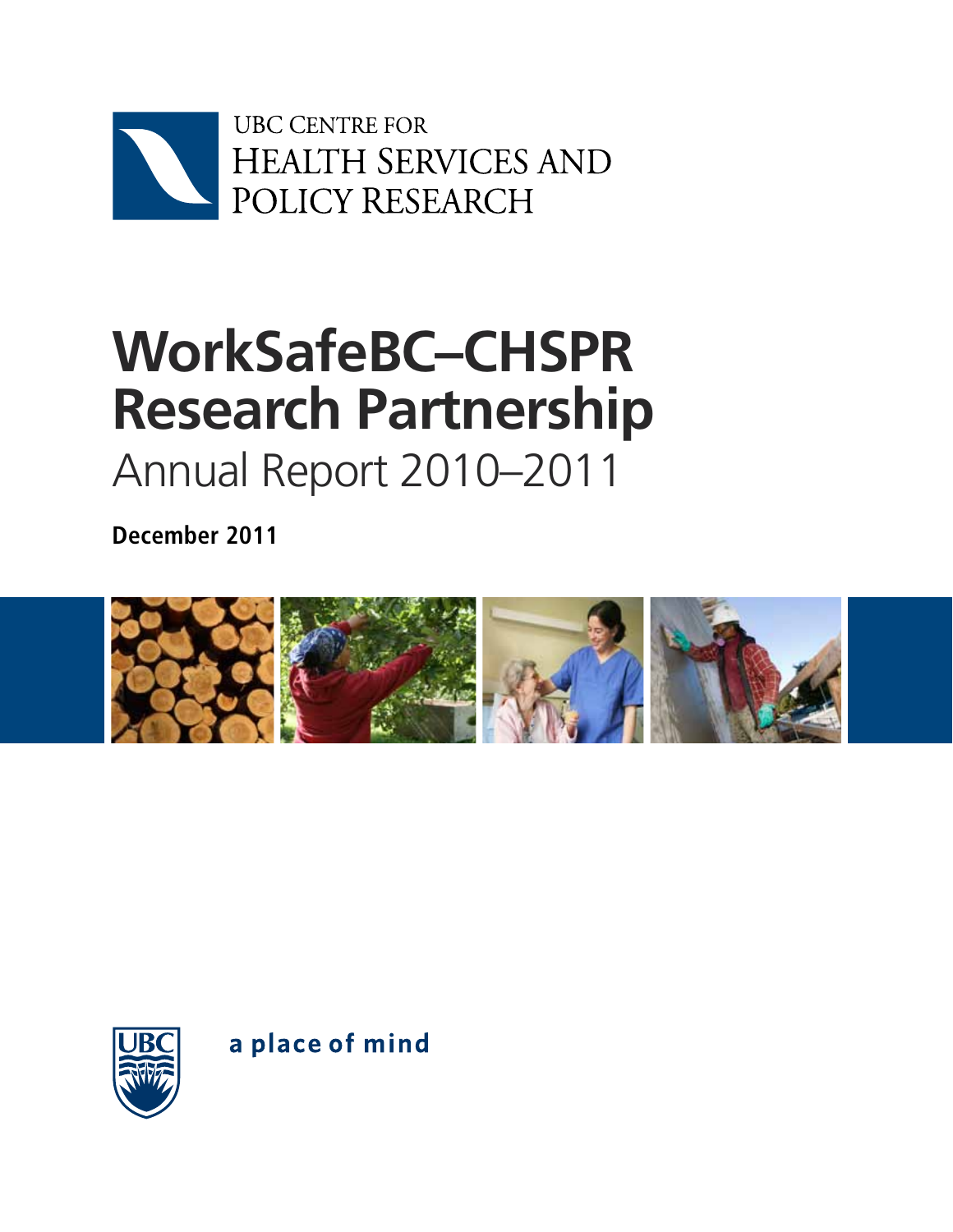The WorkSafeBC–CHSPR Research Partnership Annual Report 2010–2011 was produced by:

Centre for Health Services and Policy Research University of British Columbia 201–2206 East Mall Vancouver, BC V6T 1Z3 Phone: 604-822-4969 Email: enquire@chspr.ubc.ca

You can download this publication from www.chspr.ubc.ca/worksafebc

How to cite this report: WorkSafeBC–CHSPR Research Partnership. (2011). WorkSafeBC–CHSPR Research Partnership Annual Report 2010–2011. Vancouver: Centre for Health Services and Policy Research, University of British Columbia.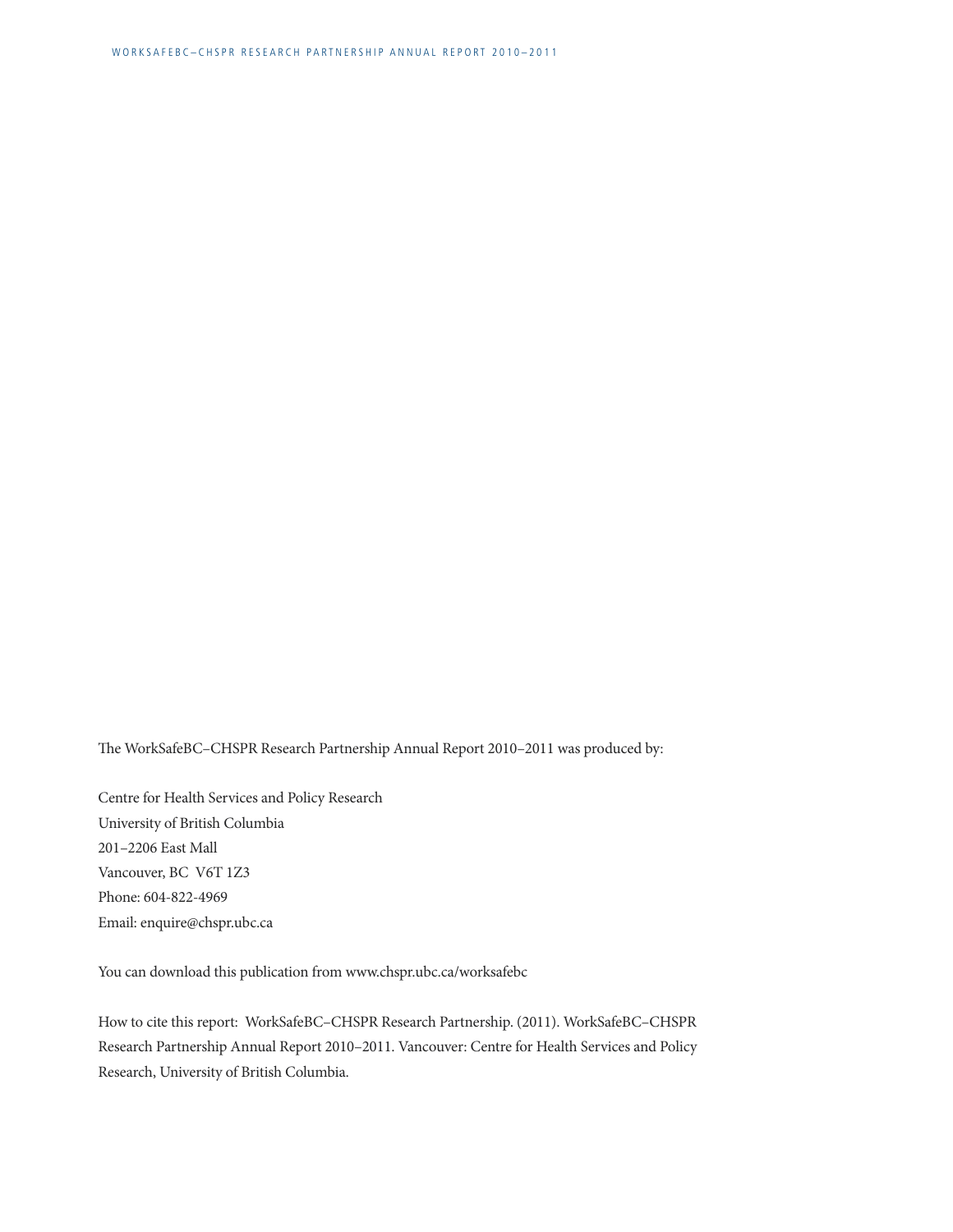

### **Contents**

- [About the Research Partnership](#page-3-0) *2*
- [About CHSPR](#page-4-0) *3*
- [About t](#page-4-0)he School of Population and Public Health *3*
- [About Population Data BC](#page-4-0) *3*
- Transforming Data into Knowledge-driven Policy and Practice *4*
- [2010–2011 Program Highlights](#page-6-0) *5*
- [1. Cancer surveillance and compensation](#page-6-0) *5*
- [2. Work-related injuries](#page-8-0) *7*
- [3. The use of linked occupational health data](#page-9-0) *8*
- [Strategic Focus of Future Partnership Research](#page-10-0) *9*
- [Informing the effectiveness of occupational health and safety programs and regulations](#page-10-0) *9*
- [Gender, sex, worker injury, and successful return to work](#page-10-0) *9*
- [Celebrating Trainees](#page-11-0) *10*
- [Partnerships and Knowledge Exchange](#page-12-0) *11*
- [Highlights of collaboration](#page-12-0)  *11*
- [Published](#page-12-0) *11*
- [In preparation](#page-13-0) *12*
- [Presentations \(peer-reviewed, oral\)](#page-13-0) *12*
- [Presentations to stakeholders](#page-14-0) *13*
- [Reports](#page-14-0) *13*
- [Awards held by partnership investigators and students during 2010-2011](#page-15-0) *14*
- [Grants held during 2010-2011](#page-15-0) *14*
- [Partnership affiliated grants during 2010-2011](#page-16-0) *15*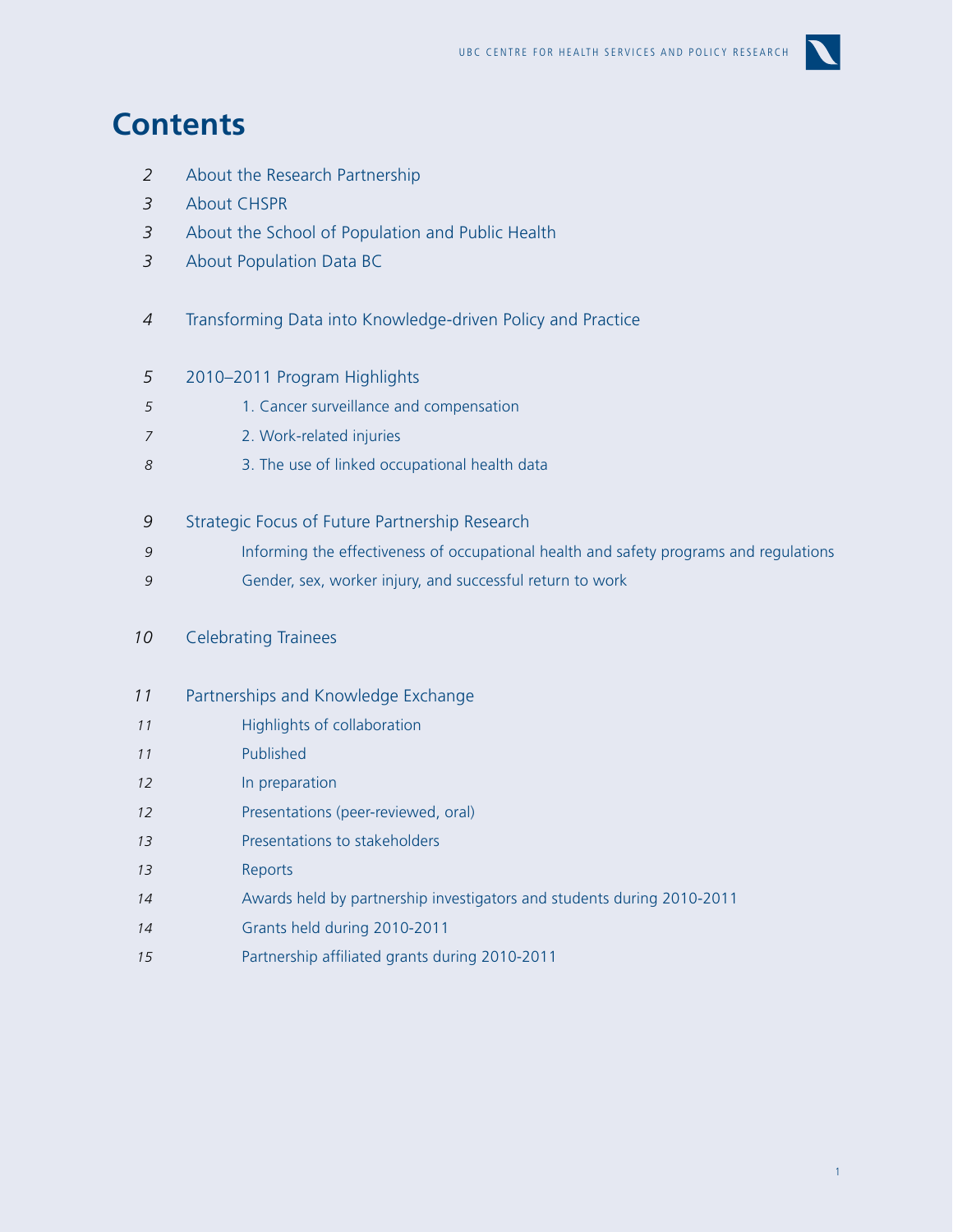### <span id="page-3-0"></span>**About the Research Partnership**

The research partnership between WorkSafeBC (BC's Workers Compensation Board) and the Centre for Health Services and Policy Research (CHSPR) aims to address current and emerging issues of work-related health in BC. The research partnership began in 2003 and was renewed in 2011 for a five-year term. CHSPR is housed within the School of Population and Public Health at the University of BC.

The Partnership is a leader in work-related health research through the development, promotion, and use of routinely collected health and workers' compensation data via our partner, Population Data BC. The data allows us to conduct research on the entire working-age population over a 25 year period, providing a unique and comprehensive portrait of the health and well-being of British Columbia's workers.

Providing evidence that supports the reduction of serious work injuries and illness and that reduces disability duration is a cross-cutting focus of partnership research.

The research leads of the Partnership are Drs. Mieke Koehoorn and Chris McLeod.

#### **Goals of the program of research**

- To conduct surveillance of occupational diseases and injuries in BC.
- To assess the effectiveness of WorkSafeBC policies, regulations and practices in reducing work-related injuries and diseases and in promoting timely and successful return to work.
- To lead the development of WorkSafeBC data for research use in BC and across Canada.

For more information about the WorkSafeBC–CHSPR Research Partnership, please visit *www.chspr.ubc.ca/research/worksafebc.*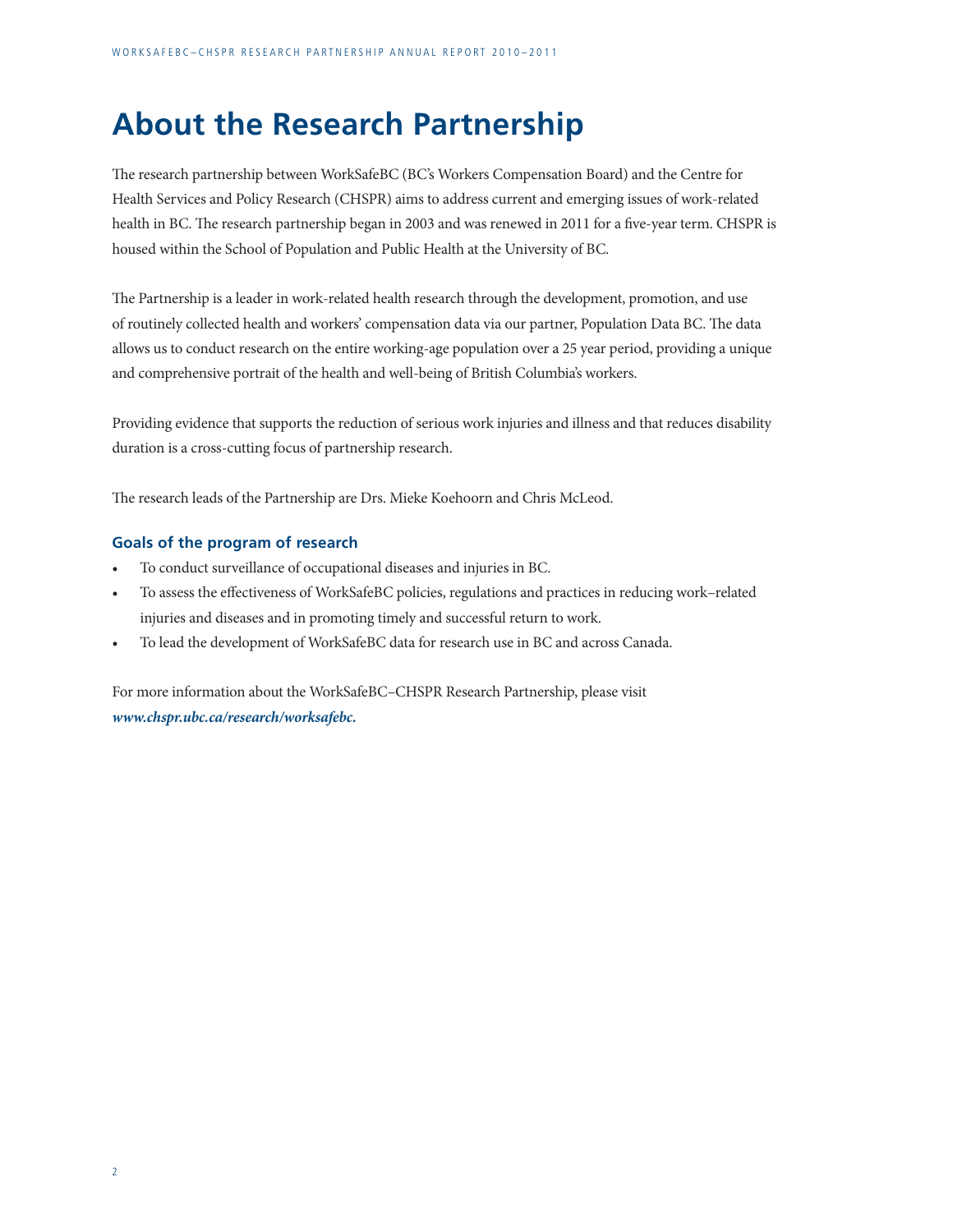

### <span id="page-4-0"></span>**About CHSPR**

As a leader of independent, policy relevant research and graduate training, the UBC Centre for Health Services and Policy Research (CHSPR) is dedicated to fostering visionary research within a collaborative and innovative research environment. CHSPR's work engages and informs health policy and issues that matter to Canadians.

For more information about CHSPR, please visit *www.chspr.ubc.ca.*

### **About the School of Population and Public Health**

The School of Population and Public Health (SPPH) aims to improve the health of communities and to promote health equity at home and around the world by acting on the socioeconomic, cultural, biological, developmental, environmental and genetic determinants of health and their interactions. SPPH is part of the Faculty of Medicine at UBC. In 2011, the former School of Environmental Health (SOEH) became part of SPPH. Many Partnership student trainees are SPPH graduate students.

For more information about SPPH, please visit *www.spph.ubc.ca.*

### **About Population Data BC**

Population Data BC is a multi-university, nationally active and recognized data and education resource facilitating interdisciplinary research and teaching on the determinants of human health, well-being and development. While respecting and adhering to legislation and protocols governing access to sensitive information and protecting individual privacy, our work strives to ensure that:

- Researchers have timely access to data and training.
- Researchers have access to data that address research questions on human health, well-being and development.
- Research using these data informs policy-making and leads to healthier communities.

For more information on Population Data BC, please visit *www.popdata.bc.ca.*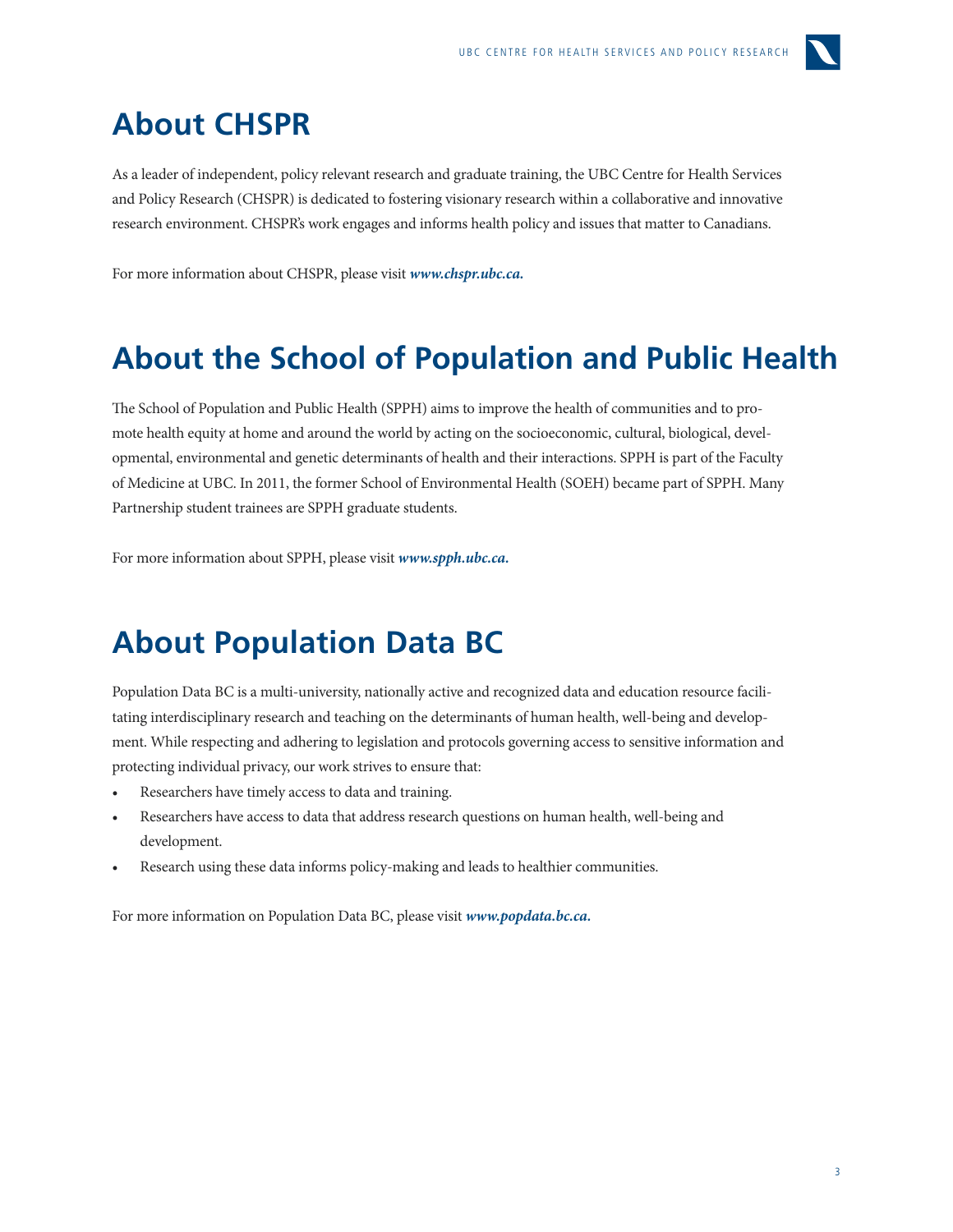### Transforming data into knowledge-driven policy and practice

Partnership findings have helped guide policy and practice at WorkSafeBC.

#### **Informing change in asthma compensation policy**

Many working British Columbians suffer from occupational and work aggravated asthma, but only a small fraction receive compensation or medical treatment through WorkSafeBC. We estimated that up to 27,000 working-age British Columbians had work-related asthma in 2001 and that about 9,000 of those required medical treatment, but only about 2% of cases were compensated. This research helped inform changes to how work-related asthma is compensated. *www.chspr.ubc.ca/research/worksafebc/asthma*

#### **Refining the expedited surgery incentive to reduce disability duration among injured workers**

WorkSafeBC pays for surgeries in private clinics and public hospitals, and provides a financial incentive if the surgeries are expedited (conducted within 21 days of authorization). In response to the BC Auditor General, who noted a need to evaluate WorkSafeBC's surgical policies, we evaluated differences in health status and return to work by surgical setting and expedited status. Private clinics and the expedited incentive led to a two week reduction in surgical wait times, but surgeries performed in public hospitals had shorter return to work times. These results helped WorkSafeBC refine the expedited program by informing contract and fee negotiations with private clinics and orthopedic surgeons. *www.chspr.ubc.ca/research/worksafebc/musculoskeletal*

#### **Improving mesothelioma awareness and compensation**

Less than half of all mesothelioma patients in BC receive compensation even though almost all of those who apply are found to be eligible. WorkSafeBC, the BC Cancer Agency, and the Partnership have undertaken a number of initiatives designed to increase the number of mesothelioma patients seeking compensation. In one project, the BC Cancer Agency sent a letter to physicians of mesothelioma patients indicating that their patients may be eligible for compensation. A 2011-2012 Innovation at Work project will see researchers interviewing patients, their families, and physicians in order to investigate factors that facilitate or prevent patients from seeking compensation. *www.chspr.ubc.ca/research/worksafebc/mesothelioma*

#### **Facilitating awareness of asbestos-related disease**

Asbestos-related diseases (mesothelioma, asbestosis, lung cancer) represent a significant and growing burden in BC and worldwide. We recently facilitated a workshop that brought together worker, industry and WorkSafeBC representatives, physicians, and researchers to improve awareness and prevention of asbestos-related disease in BC. The workshop led to recommendations that have informed changes to WorkSafeBC practices around asbestos prevention, compensation, and treatment, including an enhanced WorkSafeBC website on asbestos *(www. hiddenkiller.ca)*, dedicated staff to help workers and their families with compensation, and the development of a proposal for an asbestos exposure registry program. *www.chspr.ubc.ca/research/worksafebc/asbestosis*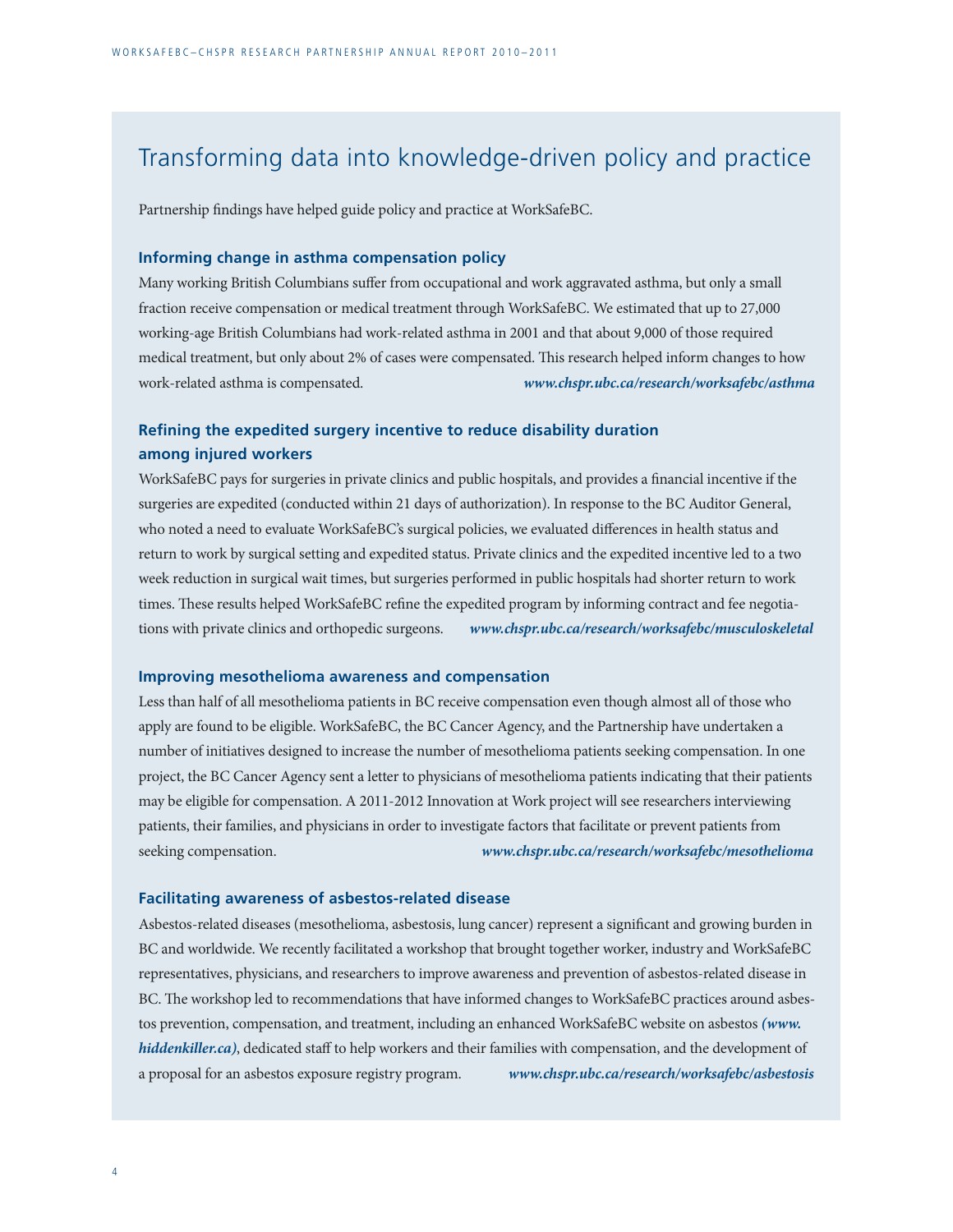

### <span id="page-6-0"></span>**2010–2011 Program Highlights**

Our activities in the past year have focused primarily on three broad research areas:

- 1. Cancer surveillance and compensation
- 2. Work-related injuries
- 3. Access, development, and linkage of administrative data for research.

#### **1. Cancer surveillance and compensation**

The Partnership has continued its surveillance of mesothelioma and other work-related cancers in BC and our research in the last year has provided evidence to improve the compensation of work-related cancers. We have also undertaken a new project to investigate the rates of cancers related to wood dust exposure in BC.

#### **Wood dust related cancers in BC**

Wood dust exposure is linked to cancers of the nasopharynx, sinonasal cavities, and possibly the larynx.\* We have developed estimates of sinonasal cancer incidence rates in the BC population for 1985 to 2008 (see Figure 1). We found declining rates of sinonasal cancer, probably due to declining rates of squamous cell carcinomas for which smoking is a strong risk factor. Rates of the less common adenocarcinomas, for which occupational wood dust exposure is an established risk factor, have declined at a slower rate over the observed period.

In examining the geographic distribution of sinonasal cancer in BC we found cumulative incidence rates from 1985 to 2008 for adenocarcinomas were highest in the North Shore-Coast Garibaldi, Kootenay – Boundary, Fraser East, and South Island regions (see Figure 2).

We are now examining wood dust related cancers in relation to occupation and industry of employment. Using job-exposure matrices for wood dust allows us to assign occupations into risk groups and examine whether occupations at high risk of wood dust exposure have higher rates of sinonasal, nasopharyngeal, or laryngeal cancers.

#### *Figure 1: Sinonasal cancer incidence rates per 100,000 population, by cancer type, BC, 1985-2008*



#### **Increasing awareness of mesothelioma as a compensable disease** 80

Mesothelioma is a rare form of cancer with a single, well-established cause: exposure to asbestos or related minerals. More than 80% of mesothelioma cases are caused by workplace exposures, and because of the long latency between exposure and disease, cases of mesothelioma are likely to peak within the next decade in Canada. Our previous research has shown that less than half of individuals with mesothelioma listed in the BC Cancer Registry file a workers' compensation claim for their disease. Wm<br>Cala<br>h: ıted

International Agency for Research on Cancer. Wood Dust (IARC Summary & Evaluation, Volume 62, 1995). Retrieved 10/26/11, 2011, from http://www.inchem.org/documents/iarc/vol62/wood.html.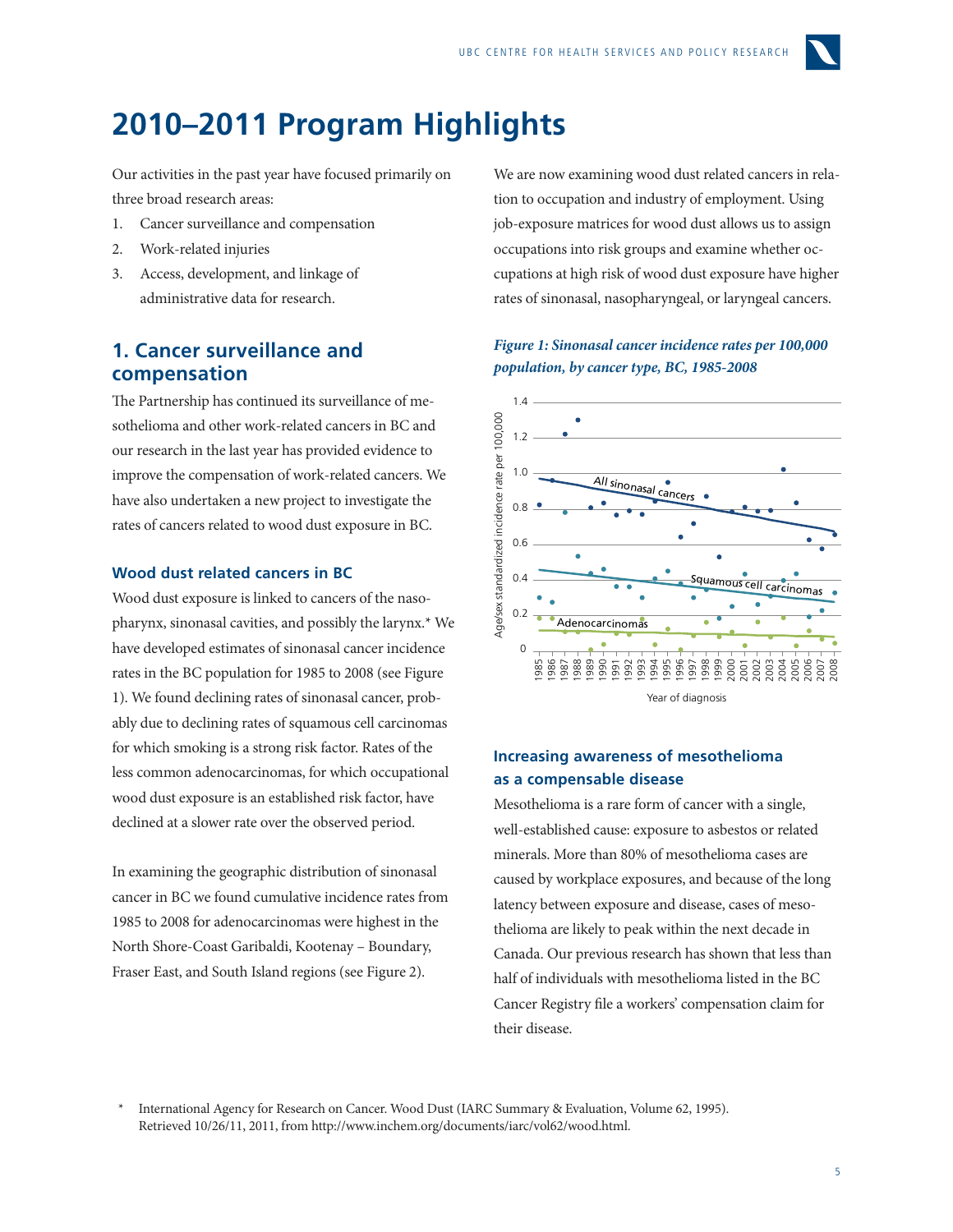

*Figure 2: Cumulative prevalence of all sinonasal cancers per 100,000 population, by health service delivery area, BC, 1985-2008*

Our newest study investigates reasons why individuals do or do not seek compensation and why physicians may or may not provide advice or recommendations to patients regarding mesothelioma compensation. This study will improve information communication to affected individuals about occupational disease and compensation.

The recruitment process for mesothelioma patients, their family members and physician is underway. We expect preliminary results for the spring of 2012.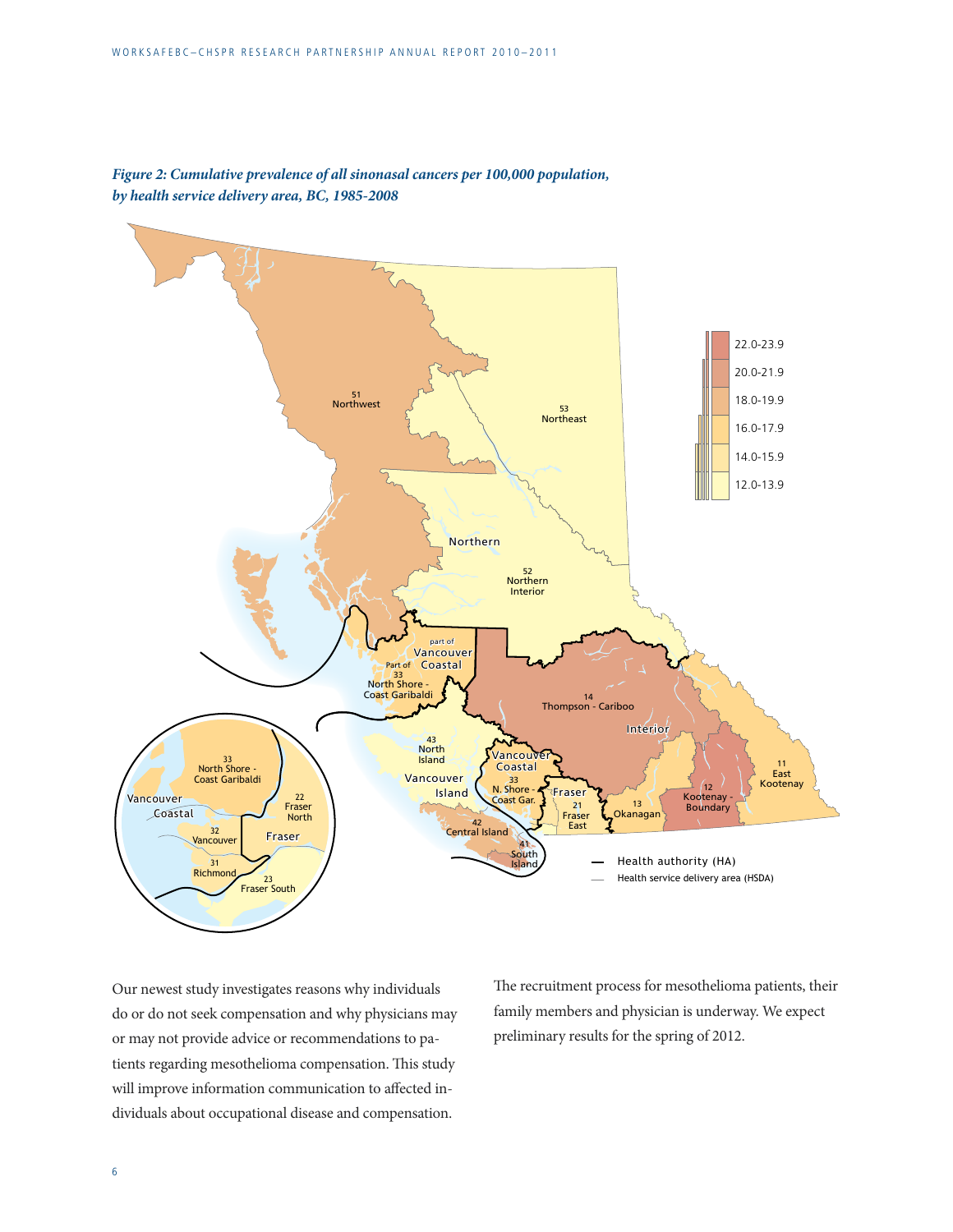

#### <span id="page-8-0"></span>**2. Work-related injuries**

Our analysis of work-related injury trends in BC has examined a diverse range of factors associated with injuries, from working hours to certification programs. Our results demonstrate a need for increased injury prevention initiatives in high-risk industries.

#### **Does certification reduce the risk of tree-faller injuries?**

Manual tree-fallers have the highest overall injury rate and the highest serious injury rate (amputations, fractures, fatalities) of all occupational groups in BC. In an effort to prevent injuries and fatalities, WorkSafeBC 1.2 and other stakeholders introduced a faller certification program, the BC Faller Training Standard. By 2006, all manual tree-fallers in BC were required to obtain this safe-work practices certificate either through extensive training and examination for new workers, or by successful completion of an exam for experienced workers.  $\qquad \qquad$  i Age/sex standardized incidence rate per 100,000

We conducted two studies to examine the effect of certification on work-injury among BC manual tree-fallers. In the first study, we calculated work-related injury rates

during pre- and post-certification periods, and found that the overall rate of injuries among manual tree-fallers had declined following the implementation of mandatory certification (see Figure 3). However, in the second study, where we investigated the effect of faller certification on the individual risk of injury for manual treefallers, we found that safe-work practice certification was not associated with a significant reduction in individual injury risk over the study time period.

The majority of certified individuals in this study were experienced fallers certified through a grandfathering process, and thus the analyses largely investigated the effect of experienced fallers challenging the certification exam, rather than on the effect of training for new fallers. This suggests that minimum standards for industry best practices may not be effective in reducing the risk of injury for manual tree-fallers, and that the grandfathering process may not have realized the full potential of the certification requirement.

Dan Sarkany, a recent Partnership trainee, successfully defended his UBC MSc thesis based this project.



#### *Figure 3: Manual tree faller injuries per 10,000,000 m3 of wood, Coast Forest Region, 1997-2010*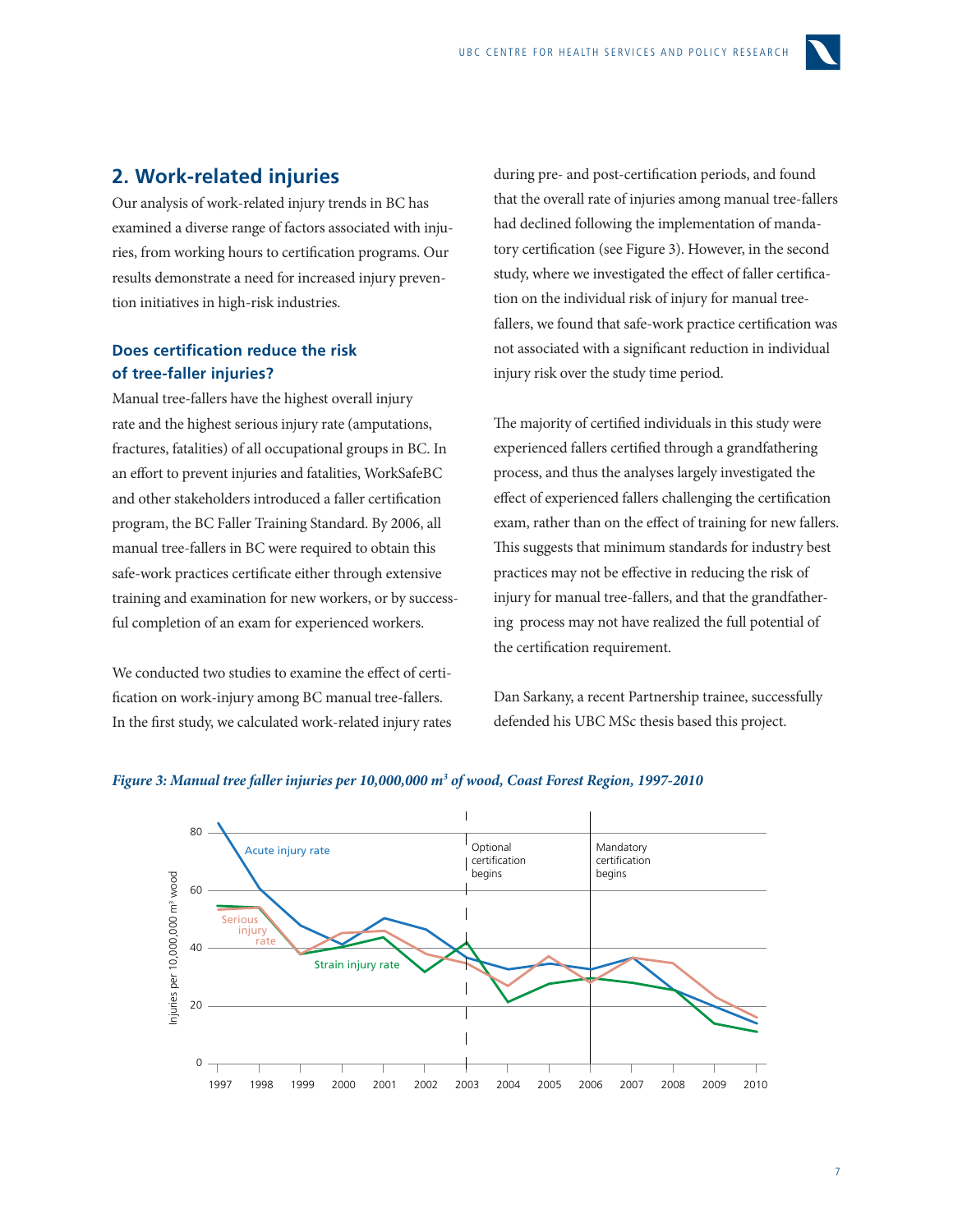#### <span id="page-9-0"></span>**Serious injuries among BC workers**

Serious injuries result in longer disability duration, higher claim costs, fatalities, and/or severe medical diagnoses, and are a significant and disproportionate burden on compensation and health systems. In BC, these injuries comprise one-third of overall claims, yet they account for the majority of disability days paid and workers' compensation claim costs. We examined the rates and distribution of serious injuries by demographic, work and injury characteristics among BC workers. 2002 2003 2004 2005 2006 2007 2008 2009 2010 o R<br> **er**<br>
eri igl<br>
iag<br>
urdes<br>
nes<br>
vor<br>
ate seo, air n comp

#### *Figure 4: Rate of falls per 1,000 workers, by age and sex, BC, 2008*



#### *Figure 5: Rate of fractures per 100 workers,*  by age and sex, BC, 2008



Using workers' compensation data and provincial workforce estimates, we identified several groups with significantly higher rates of serious injury, including increasing risk with older age. Older workers also had higher rates of fractures and falls, even when accounting for differences in occupation types. This association between age and serious injury varied by gender, with older women having much higher rates than younger women (see Figure 4 and 5). workers

These results suggest that older workers are at increased risk for certain types of serious injury in the workplace, including falls and fractures, though the actual risk across age groups varies for men and women.

#### **3. The use of linked occupational health data**

Using routinely collected data for research allows us to investigate important occupational health-related questions in a cost-effective and timely manner. We are proud to act as leaders in providing WorkSafeBC data expertise and guidance to the research community and to Population Data BC.

The current focus of the Partnership's data development work is in bridging the new and old WorkSafeBC data systems. Our data analysts are currently designing and building a new research database that will become part of the Population Data BC holdings. The Partnership is developing documentation, validating new variables, developing a database model, and conducting detailed development, testing and implementation of coding for creation of new derived variables.

The Partnership is also actively investigating the use of new data from WorkSafeBC's Claims Management System. The detailed return to work and cost data have the potential to improve the quality of current research and to guide development of new research questions.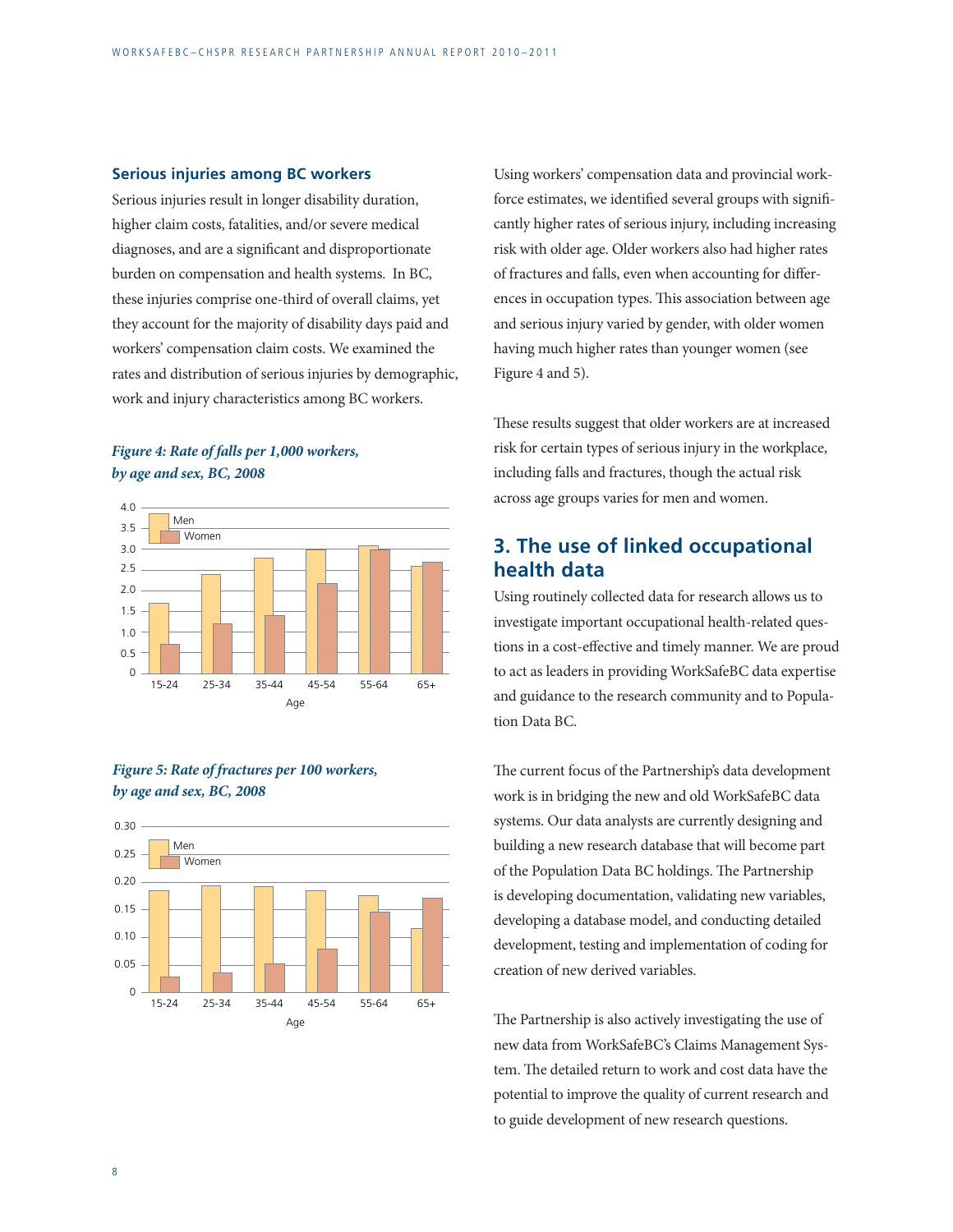## <span id="page-10-0"></span>**Strategic Focus of Future Partnership Research**

Providing evidence that supports the reduction of serious work injuries and illnesses and that reduces disability duration will continue to be a cross-cutting focus of Partnership research. We will also continue the occupational health surveillance of respiratory lung disease and cancer. We are developing two new priority areas, focusing on (1) the evaluation of occupational health and safety programs and regulations and (2) gender and sex differences in the risk of work injury, compensation policy, and return to work.

#### **Informing the effectiveness of occupational health and safety programs and regulations**

Occupational health and safety (OHS) interventions are important tools in reducing workplace injury and disease. Workers' Compensation Boards across Canada are investing in and requiring workplaces to implement OHS programs such as occupational health and safety committees. Employees may be eligible for rebates on their workers' compensation premiums if they implement or successfully meet certain OHS standards. Regulatory approaches, such as inspections of workplaces and the citation and penalization of non-compliant employers, are also common.

While OHS programs and regulatory approaches are the principal policy instruments in increasing health and safety practices and reducing work injury in BC, few of these initiatives have been evaluated. Recent improvements in administrative data collection by WorkSafeBC and data development by Partnership researchers mean that it is now possible to rigorously evaluate some of these OHS initiatives.

We are developing two projects in this priority area. First, we are seeking to develop an evaluation approach that would assess the effectiveness of WorkSafeBC's OHS management initiatives, such as the certificate of

recognition (COR) program. COR programs provide premium rebates to employers who meet certain occupational health and safety management benchmarks or who have implemented a return to work program for injured workers. Second, by linking administrative data on employer inspections, citations, and penalties to injured worker data, we plan to examine the effectiveness of these regulatory approaches in improving employer OHS practices and reducing worker injury.

#### **Gender, sex, worker injury, and successful return to work**

Our previous research examining the relationship between shift work and work injury found that women were at a higher risk of injury when working in night and rotating shifts compared to women working during the day. There is a growing recognition that the risks of work injury may differ for men and women by occupational exposure and be influenced by non-work factors. Moreover men and women may experience different workers' compensation and return to work outcomes based on gender (i.e., social expectations and role differences between men and women) and sex (i.e., biological differences between males and females). Understanding how gender and sex can influence the risk of work injury and return to work is key to developing effective injury prevention and workers' compensation policy, especially given that women now make up half the labour force in Canada and that both men and women are working in greater numbers in non-traditional occupations.

We are beginning a research project that uses linked data resources to examine differences in the risk of injury for men and women by occupational and industrial setting. We also plan to examine gender differences in health and return to work outcomes among injured workers. This research will help inform the development of a genderbased focus in preventing work injury and promoting successful return to work.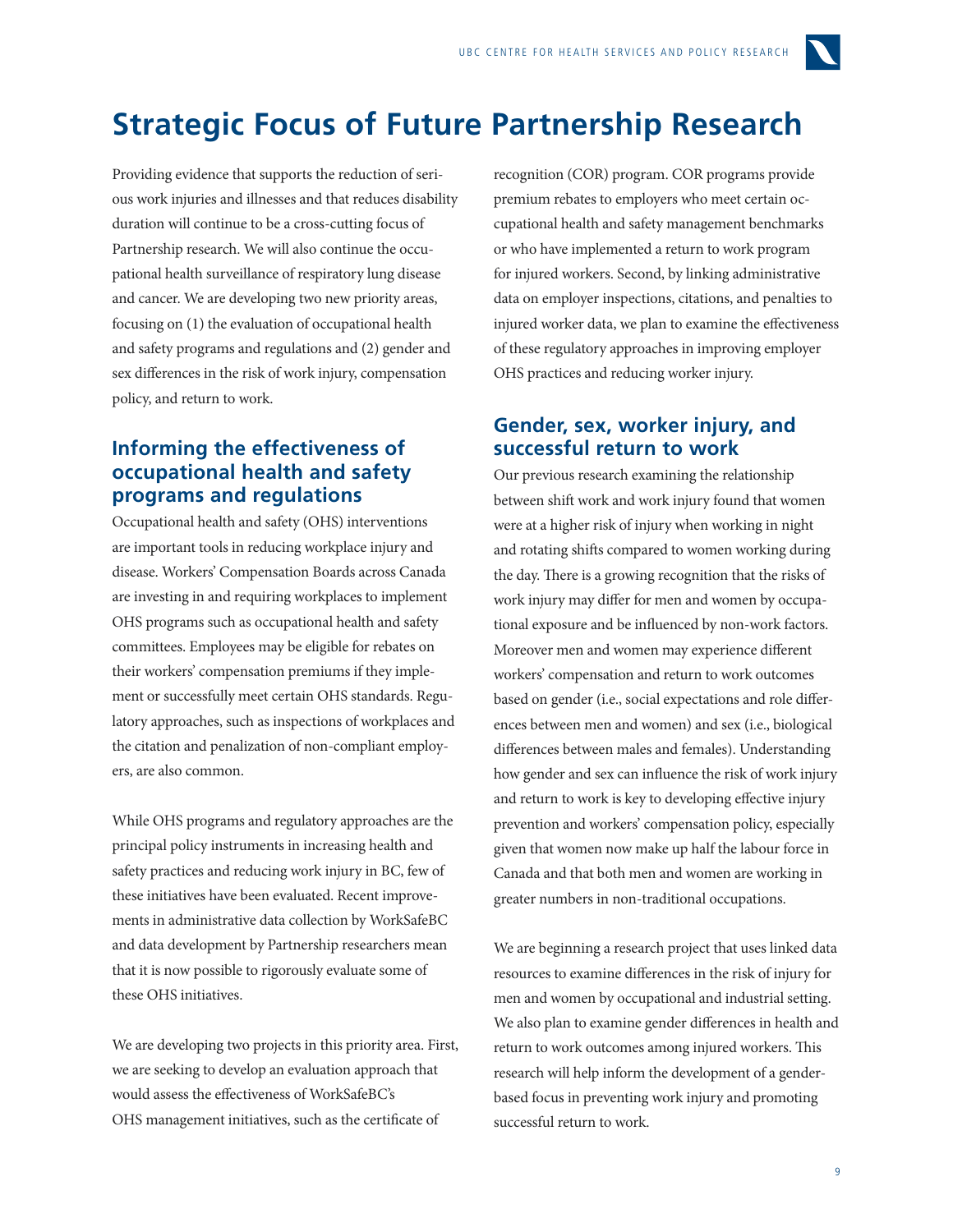### <span id="page-11-0"></span>**Celebrating Trainees**

The Partnership works with UBC graduate students interested in policy-relevant occupational health research. Over the past year, two of our trainees graduated and two new trainees were welcomed to the team.

- **Dan Sarkany** (MSc, SOEH) investigated the effect of certification programs on manual tree-faller injuries for his MSc thesis, which he successfully defended in August 2011. He is now a Policy Analyst with the Policy and Regulation Division at WorkSafeBC.
- **Tracy Kirkham** (PhD, SPPH) investigated exposures to work-related cardiovascular hazards, physiological response, and adverse cardiovascular events among BC firefighters. She successfully defended her PhD dissertation in October 2011.
- **Imelda Wong** (PhD Candidate, SPPH) received widespread media attention for her study on the association of shift work and the risk of work injury. She continues to investigate the association between workplace stress and heart disease in paramedics.
- **Kim McLeod** (PhD student, SPPH) continues to assist on our research projects focused on workrelated aspects of lung disease and cancer. Kim's dissertation research examines the effect of environmental pollution on children's health and development outcomes.
- New trainee **Setareh Rouhani** (PhD Student, SPPH) will be assisting on the gender and worker health and compensation policy project. Setareh's dissertation research uses population-based administrative data to examine access to health services and disparities in chronic health conditions among immigrant populations.
- New trainee **Billy Quirke** (MSc student, SPPH) is assisting on the certificate of recognition evaluation and firm-level incentives and regulation projects. Billy completed his OEH MSc practicum at ActSafe, where he was involved in investigating exposures in the film industry, with a focus on promoting an asbestos awareness program.



Jonathan Fan (Partnership staff), with trainees Imelda Wong, Kim McLeod, and Dan Sarkany (L to R)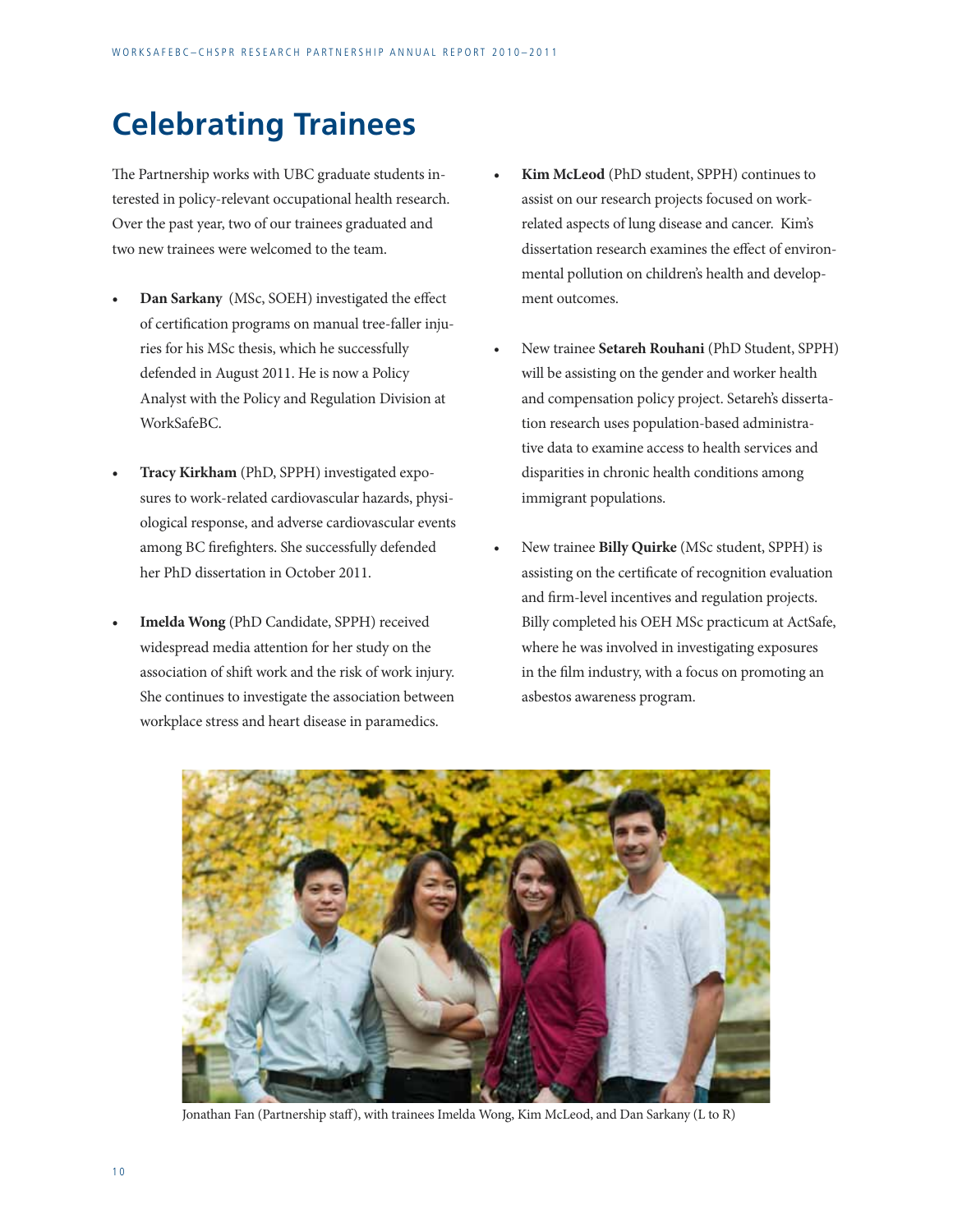

### <span id="page-12-0"></span>**Partnerships and Knowledge Exchange**

The Partnership team is committed to ensuring that the results of our research activities are relevant and available to researchers, practitioners, and occupational health policy makers.

We are engaged in active collaborations with organizations whose missions are compatible with ours, such as the BC Cancer Agency, the Occupational and Environmental Health theme in the UBC School of Population and Public Health, CAREX (CARcinogen EXposure) Canada, and the AREA Fund (Asbestos, Research, Education and Advocacy). Nationally we collaborate with the Institute for Work & Health and the Occupational Cancer Research Centre at Cancer Care Ontario (OCRC).

#### **Highlights of collaboration**

- Partnership investigators and staff presented an overview of key finding to over 100 WorkSafeBC staff and management at the annual WorkSafeBC Research Day held on March 10, 2011. This forum was an opportunity to share research, but also for WorkSafeBC to provide input and generate new ideas for future research with relevance to Work-SafeBC. For more information, please visit: *www.chspr.ubc.ca/worksafebc/researchday2011*
- The Partnership was highlighted at two major international conferences. Dr. Chris McLeod presented the findings of our research on mesothelioma compensation and geographic trends in pneumoconiosis the 2011 Epidemiology on Occupational Health Conference and Dr. Paul Demers presented an invited talk on burden of asbestos-related lung cancer at the 2011 Annual Meeting of the American Public Health Association.
- Comparative wood dust work with OCRC was recently presented to the Partnership Steering Committee at WorkSafeBC. Joint analysis addressed case definitions, interpretation of cancer data, and job exposure matrices.
- Partnership investigators are key collaborators in a number of WorkSafeBC funded research projects at the Institute for Work & Health. For example, Dr. Mieke Koehoorn is collaborating with Dr. Sheilah Hogg-Johnson and PhD student Nancy Carnide on a study that examines prescription opioid use in injured workers. Dr. Chris McLeod is collaborating with Dr. Emile Tompa on a comparative study of the experience rating systems in BC and Ontario.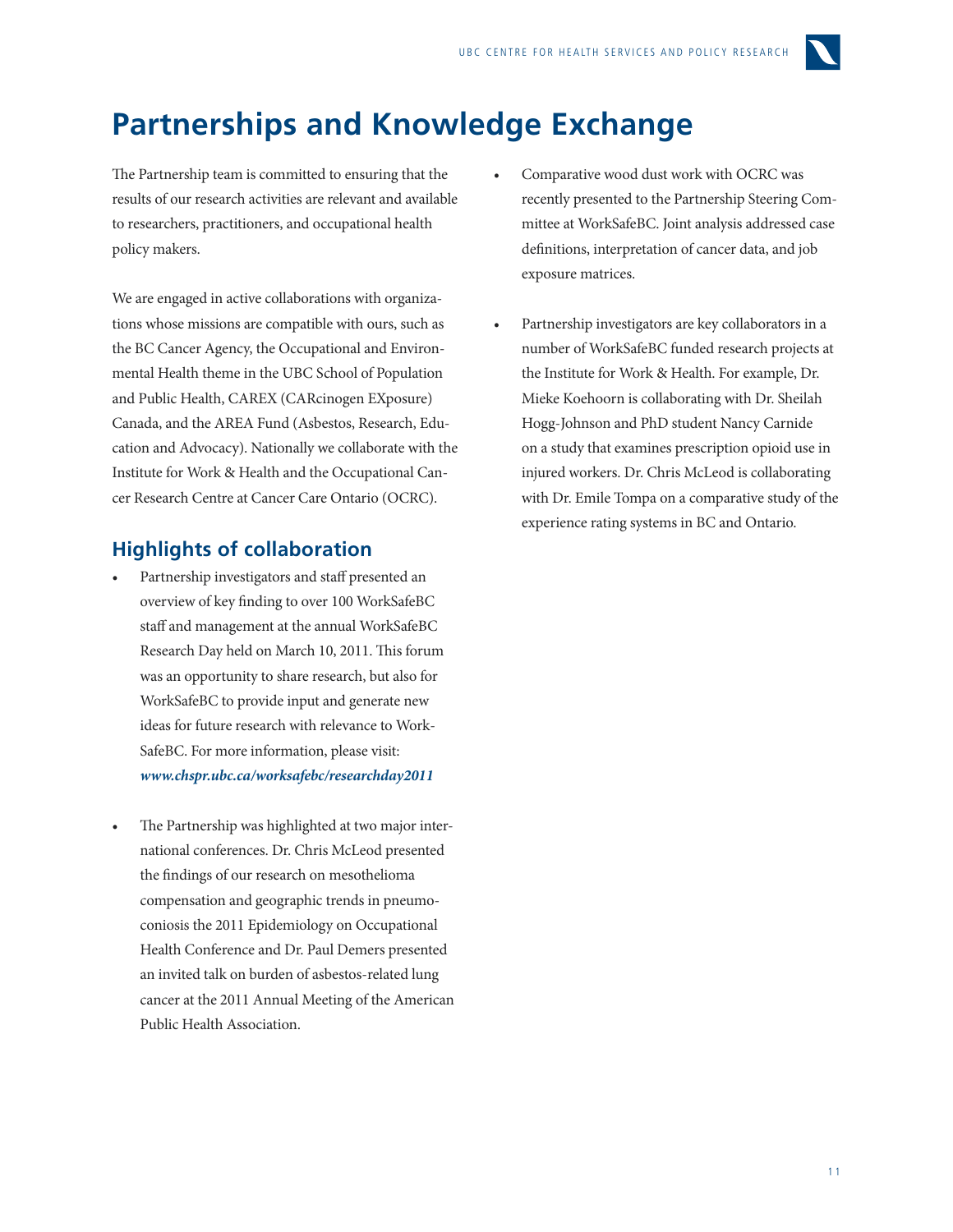#### <span id="page-13-0"></span>**Published**

- 1. Koehoorn M, McLeod C, Fan J, McGrail K Barer M, Côté P, Hogg-Johnson S. Do private clinics or expedited fees reduce disability duration for injured workers following knee surgery? *Healthcare Policy.*  2011;7(1):55-70. http://www.longwoods.com/content/22528
- 2. Sarkany D. *Certification in hazardous industries: an evaluation of the British Columbia Faller Training Standard.* Master's thesis (monograph). Vancouver (BC): University of British Columbia, 2011 August. Thesis Committee: M. Koehoorn, C. McLeod, H. Davies, K. Lyons. https://circle.ubc.ca/ handle/2429/37053
- 3. Wong I, McLeod CB, Demers P. Shift work trends and risk for worker injury in Canada. *Scandinavian Journal of Work, Environment & Health.*  2011;37(1):54-61. http://www.sjweh.fi/show\_abstract.php?abstract\_id=3124
- 4. Kirkham T, Koehoorn M, McLeod C, Demers P. Surveillance of mesothelioma and workers' compensation in British Columbia, Canada. *Occupational and Environmental Medicine.* 2011;68:30-35. http:// oem.bmj.com/content/68/1/30.abstract
- 5. Mustard C, Chambers A, McLeod C, Bielecky A, Peter Smith. Comparison of data sources for the surveillance of work injury. *Occupational and Environmental Medicine.* 2012; Online first. http://oem.bmj. com/content/early/2012/01/20/oemed-2011-100222. short?g=w\_oem\_ahead\_tab

#### **In preparation**

1. Koehoorn M, Tamburic L, McLeod C, Lynd L, Kennedy S. Population-based surveillance of asthma among workers in British Columbia, Canada. Submitted to *Chronic Diseases in Canada.*

- 2. Fan JK, McLeod CB, Koehoorn M. Descriptive epidemiology of serious work-related injuries in British Columbia, Canada. Submitted to *PLoS One.*
- 3. McLeod C, McLeod K, Koehoorn M, Stayner L, Demers P. The burden of asbestos-related disease in British Columbia. Manuscript in preparation.
- 4. McLeod C, Mooney D, Xu F, Peters C, Koehoorn M, Demers P. Geographic variation of pneumoconiosis in British Columbia. Manuscript in preparation.
- 5. McLeod C, Koehoorn M, Tamburic L, Demers P. Evaluation of a physician letter to increase awareness of workers' compensation benefits for individuals with mesothelioma. Manuscript in preparation to submit to the *Canadian Journal of Public Health.*

#### **Presentations (peer-reviewed, oral)**

- 1. McLeod CB, Fan JK, Koehoorn M. Age and gender correlates of serious work-related injuries in British Columbia, Canada. *30th International Congress on Occupational Health.* Cancun, MX, 18-23 March 2012. (Accepted).
- 2. Sarkany D, McLeod CB, Davies HW, Lyons KC, Koehoorn M. Risk of work injury before and after safe work practice certification for manual tree fallers in British Columbia, Canada. *30th International Congress on Occupational Health.* Cancun, MX, 18-23 March 2012. (Accepted).
- 3. Demers PA, McLeod CB, McLeod K, Stayner L, Koehoorn M. Assessing the burden of asbestos related lung cancer: Evidence synthesis from case-control and cohort studies. Abstract# 250134. *American Public Health Association Annual Meeting.*  Washington, DC, 29 October-2 November 2011.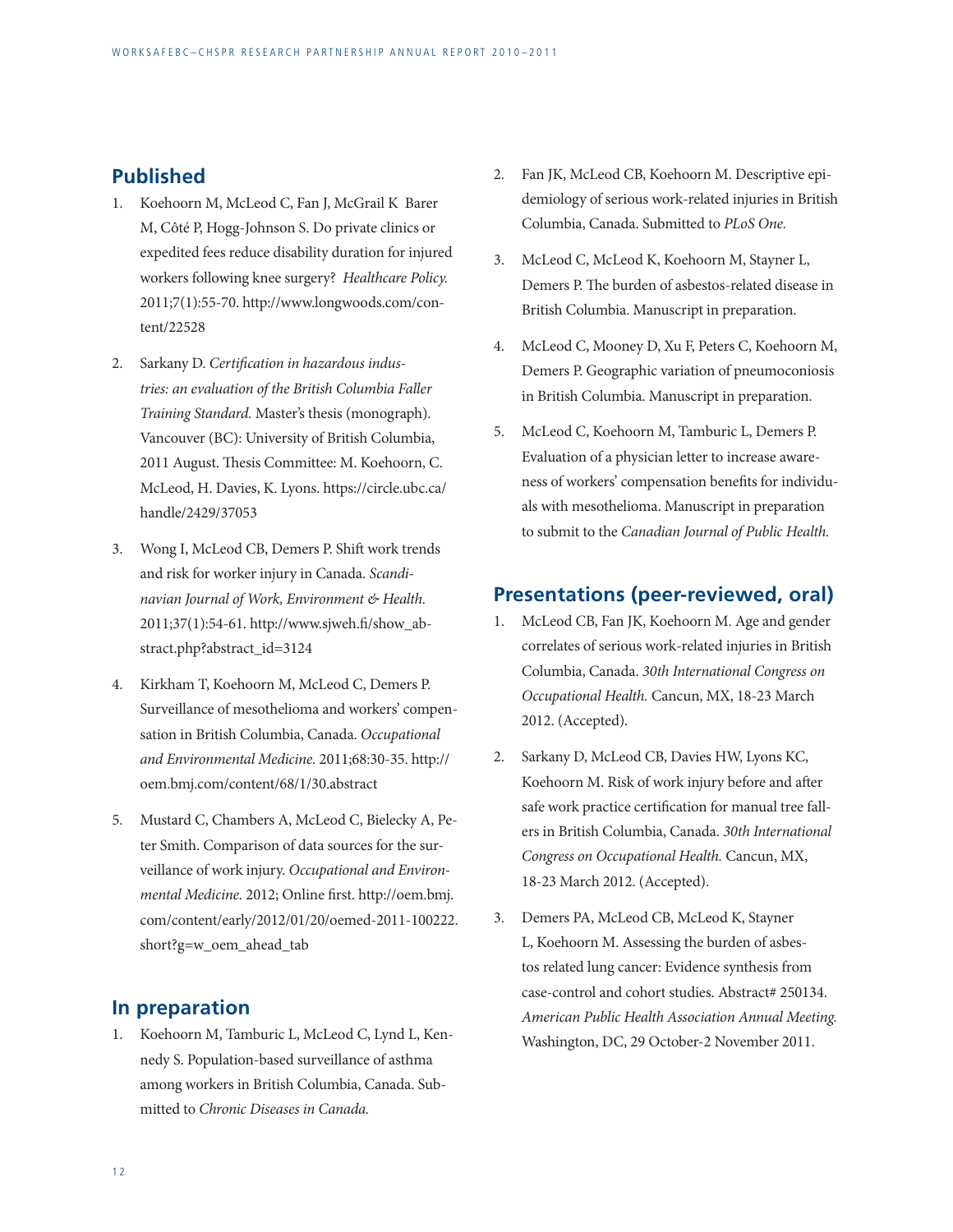

- <span id="page-14-0"></span>4. Mooney D, McLeod C, Peters C, Xu F, Koehoorn M, Demers P. Pneumoconioses in British Columbia, Canada, 1997-2007. 22nd International Conference on Epidemiology in Occupational Health, Oxford, UK, 7-9 September 2011. *Occupational and Environmental Medicine.* 2011;68(S1):A118. http://oem.bmj. com/content/68/Suppl\_1/A118.2.full.pdf
- 5. McLeod C, Koehoorn M, Tamburic L, Demers P. The role of physicians in increasing workers' compensation benefits for individuals with mesothelioma in British Columbia, Canada. 22nd International Conference on Epidemiology in Occupational Health, Oxford, UK, 7-9 September 2011. *Occupational and Environmental Medicine.*  2011;68(S1):A73. http://oem.bmj.com/content/68/ Suppl\_1/A73.2.full.pdf
- 6. Fan J, McLeod C, Koehoorn M. Descriptive epidemiology of serious work-related injuries in British Columbia. *Canadian Public Health Association Conference.* Montreal, QC, 19-22 June 2011.
- 7. Sarkany D, McLeod C, Davies H, Lyons K, Koehoorn M. The risk of injury before and after safe work practice certification for manual tree fallers. *23rd Annual UW/UBC/SFU Occupational and Environmental Health Conference.* Semiahmoo, Washington, USA, 7 January 2011.
- 8. Sarkany D, McLeod C, Davies HW, Lyons KC, Koehoorn M. Injury rates and the British Columbia faller training standard. *Northwest Occupational Health Conference.* Portland, OR, 13-15 October 2010. (Selected as one of top-three submissions).

#### **Presentations to stakeholders**

- 1. Koehoorn M, McLeod C. Putting research to work: Past successes and future plans. *WorkSafeBC Research Day.* Richmond, BC, 10 March 2011. http://www.chspr.ubc.ca/files/WorkSafe/Research-Day2011/ResearchDay2011Plenary.pdf
- 2. McLeod C. The changing nature of work: Responding to the demands of the 24/7 work environment. *WorkSafeBC Research Day.* Richmond, BC, 10 March 2011.
- 3. Koehoorn M, Sarkany D. Evaluating OHS interventions: The case study of BC's Faller Certification Program. *WorkSafeBC Research Day.* Richmond, BC, 10 March 2011.
- 4. McLeod C, Fan J. Serious injuries in BC: Trends and future directions. *WorkSafeBC Research Day.*  Richmond, BC, 10 March 2011.
- 5. Koehoorn M, Hurrell C, McLeod C. The burden of occupational lung disease, including cancer, in BC. *WorkSafeBC Research Day.* Richmond, BC, 10 March 2011.

#### **Reports**

1. WorkSafeBC-CHSPR Research Partnership. *The Burden of Asbestos-Related Disease in BC: Final Workshop Report.* Centre for Health Service and Policy Research. Vancouver (BC): University of British Columbia, 2011 February. 14 pages. http://www. chspr.ubc.ca/files/WorkSafe/AsbestosWorkshop/ asbestos\_workshop\_final\_report\_feb2-11.pdf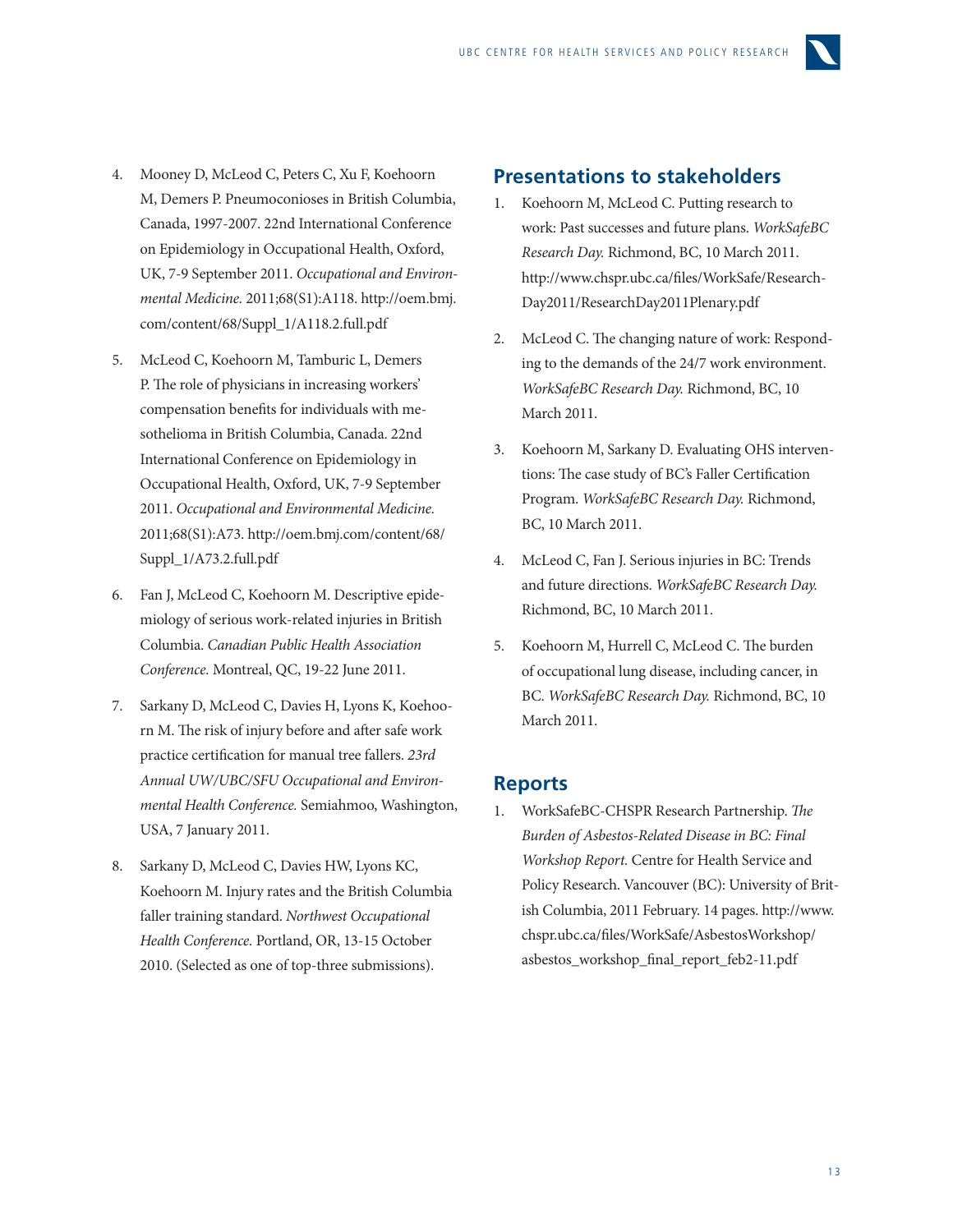### <span id="page-15-0"></span>**Awards held by partnership investigators and students during 2010-2011**

| <b>Granting agency</b>                             | Subject                                                                              | Total \$                                                         | Year        | Awarded to        |
|----------------------------------------------------|--------------------------------------------------------------------------------------|------------------------------------------------------------------|-------------|-------------------|
| Michael Smith Foundation for<br>Health Research    | Health and the work<br>environment                                                   | \$500,000<br>(\$250,000 sup-<br>porting Partnership<br>research) | $2007 - 12$ | Mieke<br>Koehoorn |
| Social Sciences and Humanities<br>Research Council | Work-related health<br>inequalities                                                  | \$81,000                                                         | 2010-11     | Chris Mcleod      |
| Canadian Institute for<br>Advanced Research        | Work and health in the<br>global economy                                             | \$75,000                                                         | 2011        | Chris McLeod      |
| WorkSafeBC                                         | Certification in hazardous<br>occupations: A focus on<br>the BC faller certification | \$22,500                                                         | 2009-11     | Daniel<br>Sarkany |

### **Grants held during 2010-2011**

| Granting<br>agency | Subject                                                                                                                                                   | Total \$  | Year        | Principal<br>investigator | Co-investigator(s)                                                           |
|--------------------|-----------------------------------------------------------------------------------------------------------------------------------------------------------|-----------|-------------|---------------------------|------------------------------------------------------------------------------|
| WorkSafeBC         | Seeking compensation for<br>mesothelioma: Investigating why<br>individuals do or do not seek<br>workers' compensation benefits<br>in British Columbia     | \$50,000  | $2011 - 12$ | Mieke<br>Koehoorn         | G Pomaki,<br>C McLeod, C Lee,<br>P Demers, C Hurrell                         |
| WorkSafeBC         | Workplace fatal and serious<br>injuries in British Columbia: com-<br>parison of case ascertainment<br>across data sources                                 | \$100,510 | $2010 - 12$ | Mieke<br>Koehoorn         | C McLeod,<br>P Demers,<br>H Alamgir                                          |
| <b>CIHR</b>        | Burden of asbestos related dis-<br>ease in BC                                                                                                             | \$13,866  | 2010-11     | <b>Paul Demers</b>        | M Koehoorn,<br>C McLeod,<br>T Takaro                                         |
| WorkSafeBC         | Injury prevention in dangerous<br>industries: Does certification<br>have an impact on tree-faller<br>injuries?                                            | \$167,687 | $2009 - 11$ | Mieke<br>Koehoorn         | C Breslin, H Davies,<br>C McLeod                                             |
| <b>CIHR</b>        | Musculoskeletal surgeries among<br>injured workers: Investigation<br>of disability and health-related<br>outcomes by care setting and<br>expedited status | \$327,500 | 2009-11     | Mieke<br>Koehoorn         | C McLeod,<br>ML Barer,<br>R Chhokar, P Cote,<br>S Hogg-Johnson,<br>K McGrail |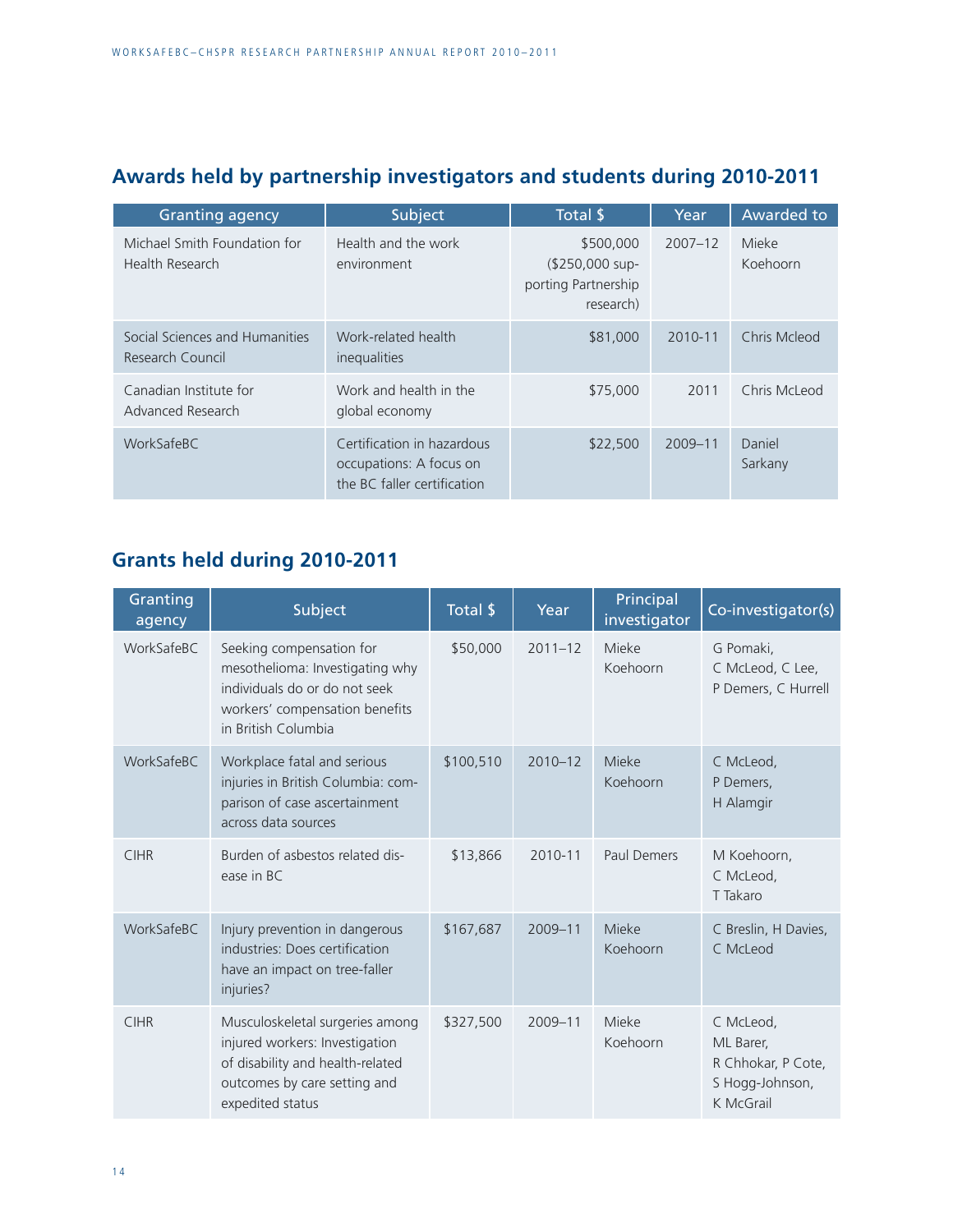

| Granting<br>agency | Subject                                                                                                                                                                             | Total \$  | Year        | Principal<br>investigator | Co-investigator(s)                                                 |
|--------------------|-------------------------------------------------------------------------------------------------------------------------------------------------------------------------------------|-----------|-------------|---------------------------|--------------------------------------------------------------------|
| WorkSafeBC         | Association of past hysterectomy<br>with low back injury: A retro-<br>spective study of direct health-<br>care workers                                                              | \$30,000  | 2011-12     | Mieke<br>Koehoorn         | C Backman,<br>L Lochhead                                           |
| WorkSafeBC         | Early opioid prescriptions for<br>work-related musculoskeletal<br>disorders of the back: Under-<br>standing utilization patterns,<br>determinants, and impact on<br>work disability | \$64,855  | $2011 - 13$ | Sheilah Hogg-<br>Johnson  | N Carnide,<br>A Furlan,<br>M Koehoorn                              |
| WorkSafeBC         | Assessment of beryllium disease<br>risk in pre-selected BC industries                                                                                                               | \$294,268 | 2010-12     | Tim Takaro                | P Demers,<br>M Koehoorn,<br>L Maier,<br>M Van Dyke                 |
| WorkSafeBC         | A comparative analysis of the<br>occupational health and safety<br>incentives of workers' compen-<br>sation premium Setting in British<br>Columbia and Ontario                      | \$201,342 | 2009-11     | Emile Tompa               | C Mustard,<br>C McLeod,<br>I Moore                                 |
| WorkSafeBC         | Examining determinants and<br>consequences of work injuries<br>among older workers                                                                                                  | \$225,000 | 2009-11     | Peter Smith               | M Koehoorn,<br>C McLeod,<br>C Mustard,<br>D Beaton and 5<br>others |
| WorkSafeBC         | Examining trends in the inci-<br>dence and cost of workers' com-<br>pensation claims in the Ontario<br>and British Columbia long-term<br>care sectors 1998-2007                     | \$327,500 | 2008-11     | Cameron<br>Mustard        | M Koehoorn,<br>C McLeod,<br>P Smith, E Tompa                       |

### <span id="page-16-0"></span>**Partnership affiliated grants during 2010-2011**